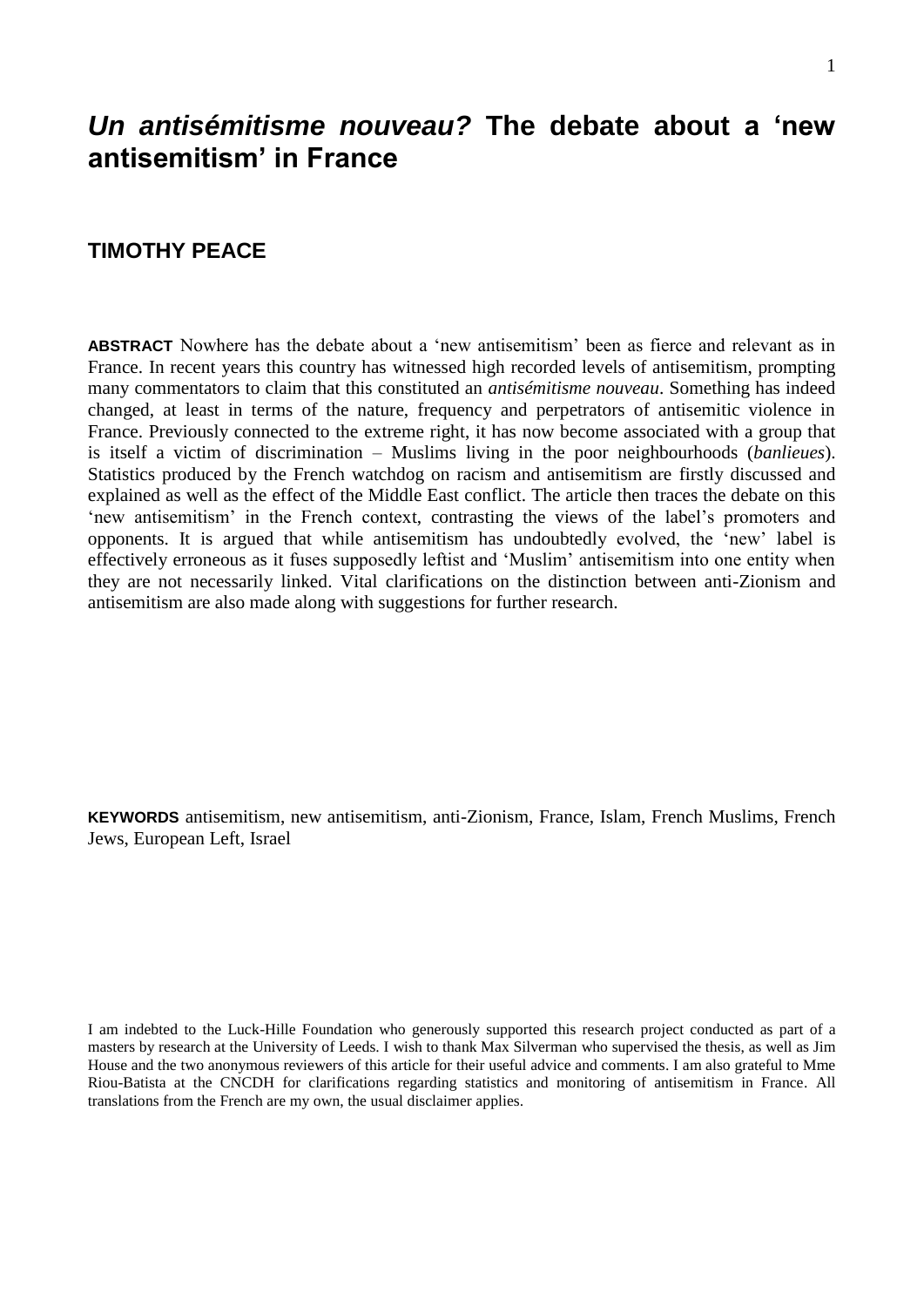In the autumn of 2000, France witnessed an explosion of antisemitism, unprecedented since the

Second World War. In that year alone, a total of 744 antisemitic incidents were recorded (520 in the month of October alone) compared to only 82 the previous year. This wave of anti-Jewish acts continued throughout the years that followed and peaked in 2002 and 2004, with 936 and 974 incidents respectively.<sup>1</sup> In 2006, the death of Ilan Halimi, a young Jewish man, shocked and repulsed the nation. Lured to a flat in the suburbs of Paris, he was subsequently tortured to death by his captors who, believing that Jews are wealthy, sought a financial ransom for his release. Antisemitism became the major form of racism in France, at least in terms of recorded violence, and anti-Jewish hatred is now, according to one prominent scholar, 'a permanent feature of Jewish life'.<sup>2</sup> Often these incidents involve threats, insults and other forms of intimidation directed at members of the Jewish community - Europe's largest. However, a large proportion also includes acts of violence such as personal assaults, vandalism and arson of synagogues, attacks on Jewish property such as vehicles, businesses, schools and cultural centres, as well as the desecration of Jewish cemeteries. Expressions of antisemitism in the public domain also became more frequent, notable examples being slogans and chants such as "*Mort aux Juifs*" (death to the Jews) emanating from certain groups of protestors at demonstrations against the actions of the Israel Defense Forces (IDF) and the U.S. led invasion of Iraq. The problem of antisemitism in schools was also highlighted with the publication of several articles and books<sup>3</sup> as well as some documentaries screened on national television which appeared to show growing tensions amongst pupils from different religious communities. Investigations found that antisemitism was also being propagated at certain universities. 4

The French Jewish community has become increasingly concerned and fearful about this situation. Many Jewish parents have taken their children out of state schools as a result and an increasing number of French Jews have even left their country in recent years, many emigrating to the United States, Canada and Israel. The Israeli government itself has positively encouraged Jews to make their *aliyah*. In January 2002, the Israeli Deputy Minister of Foreign Affairs Rabbi Michael Melchior described France as the worst Western country for antisemitism and in July 2004, then Prime Minister Ariel Sharon invited French Jews to move to Israel in order to escape this threat.<sup>5</sup> One of the most severe condemnations of the situation in France came from the American Jewish Congress (AJC) which called on Hollywood stars and producers to consider boycotting the 2002 Cannes film festival in protest. In the wake of such criticism and the indisputably high levels of anti-Jewish attacks, the French government launched a sustained campaign against antisemitism. Measures included the creation of a ministerial committee charged with tackling the problem, a massive urban regeneration programme and a substantial contribution towards the costs of increased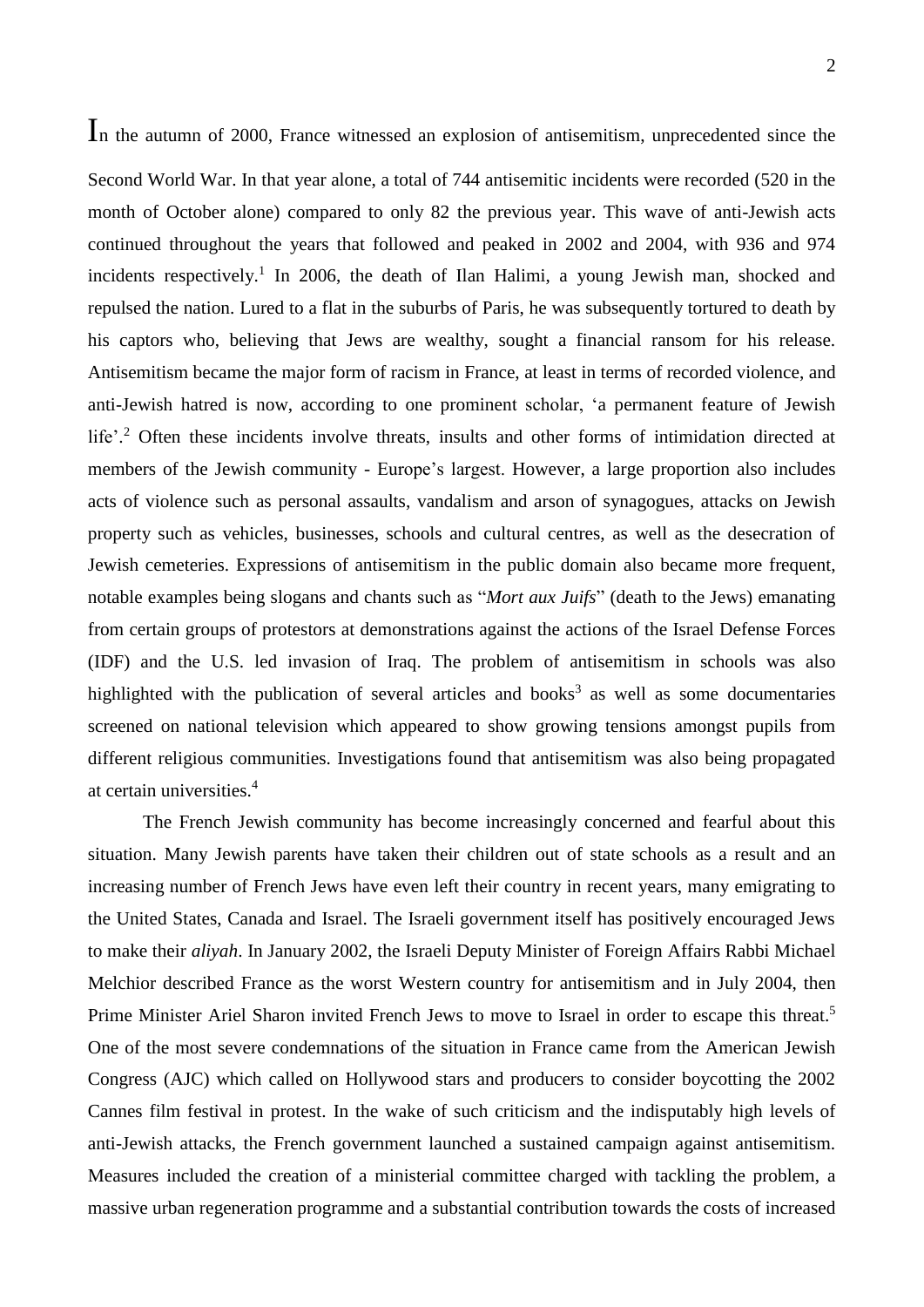security at private Jewish schools. A series of new laws were also passed in order to improve the monitoring of antisemitism, institute severer punishments for hate crimes and increase the number of people convicted of such misdemeanours in order to send out a clear message. During his time as minister of the Interior, current president Nicolas Sarkozy issued numerous statements in order to reassure the French Jewish community and zealously pursued zero-tolerance measures concerning antisemitism. It should also be noted that the controversial law banning 'ostentatious' religious insignia and symbols in French state schools in 2004 was also, at least in part, a result of the concerns about antisemitism in France.<sup>6</sup>

This rise in antisemitic incidents in France since the year 2000 produced a steady stream of books, articles and reports dealing with the topic, both in France and internationally and launched the debate about the existence of a 'new antisemitism'. The subject became entangled in some of the wider issues in French politics and society such as Foreign affairs, domestic security and criminality and concerns about immigration and integration. The debate found resonance outside the usual remit of scholars and academics on antisemitism to include journalists, lawyers, religious leaders and other opinion makers. Much of the discussion focused on who was committing these acts of antisemitism. Previously connected exclusively to the extreme right, antisemitism became commonly associated with a group that is itself a victim of prejudice and discrimination –'Arab-Muslims'.<sup>7</sup> Indeed the implication of France's Muslims population was one of the most controversial issues in the whole debate, not least because it came at a time when much scrutiny was already being placed on them due to other national and international events.

## Gathering the statistics

The discussion about a 'new antisemitism' was in part propelled by the publication of statistics proving what many had already suspected, that there had been a huge increase in the number of recorded incidents since the year 2000. France has some of the most sophisticated methods for monitoring racist and antisemitic acts in the whole of the EU and the anti-racist law of 1990 (*loi Gayssot*) established the convention for the publication of an annual report on racism, antisemitism and xenophobia through the *Commision Nationale Consultative des Droits de l'Homme* (CNCDH).<sup>8</sup> Unofficial statistics on antisemitism are also produced by the *Service de protection de la communauté juive* (SPCJ),<sup>9</sup> although I will restrict my analysis here to the CNCDH reports which contain data gathered by the Interior, Justice and Education Ministries. The figures that most concern us here are those collected by the Interior Ministry which oversees the police and *gendarmerie*. Figures collected by these two organisations are passed on to the *Direction centrale du renseignement intérieur* (DCRI)<sup>10</sup> which collates, analyses and presents these statistics to the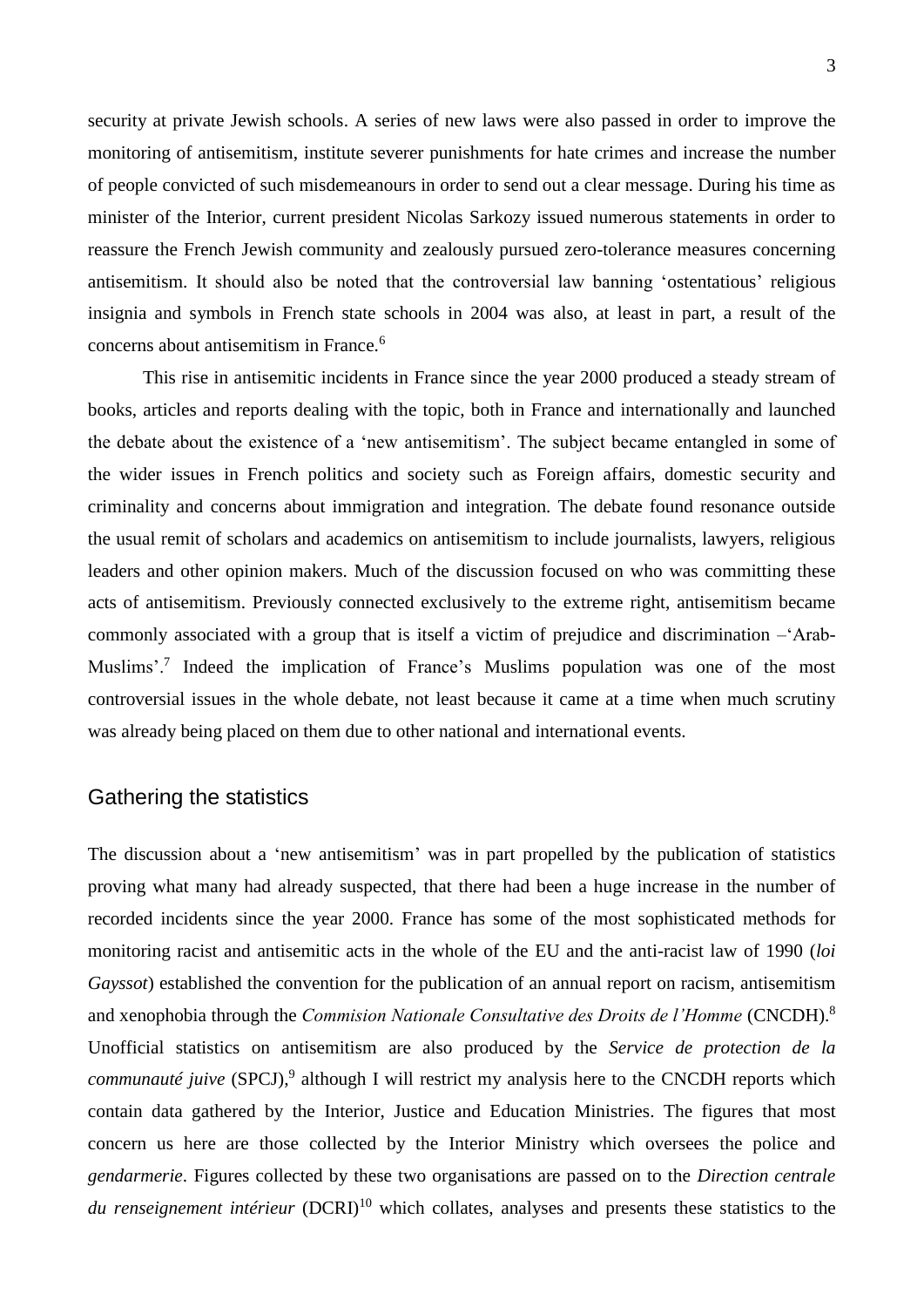CNCDH. The collection of this data and the exchange of information between the police and *gendarmerie* has been significantly improved in recent years.<sup>11</sup> Statistics on antisemitism gathered by the Interior Ministry are divided into two main categories; 'threats' (*menaces*) and 'acts of violence' (*actions violentes*). The former category includes graffiti, inflammatory literature (*tracts provocateurs*) including holocaust denial<sup>12</sup> and other kinds of written or verbal threatening behaviour (such as bomb threats). Violence includes physical assaults (*agressions*), arson attacks (*incendies*) and damage to property (*dégradtions*) including the desecration of cemeteries. The figures only take into account incidents which have been officially reported to the police.

The Justice Ministry provides information on court cases and convictions of hate crimes through information collected by the *Direction des affaires criminelles et des grâces* (DACG). Recent increases in the number of convictions do not translate into a rise in crimes of a racist or antisemitic nature but need to be understood in the context of new legal measures which started to have an effect in 2005.<sup>13</sup> It has been argued that these new laws have led to an over-reporting of the actual number incidents perpetrated,  $14$  although this is actually false because these laws have only had an effect on the Justice Ministy's figures, not those provided by the Interior Ministry. Since 2004 the numbers of reported antisemitic incidents have generally decreased and the law passed on 9<sup>th</sup> March 2004 merely slightly increased the number of misdemeanours that could be potentially classed as antisemitic 'threats'. These new legal guidelines have made no difference to the way antisemitic violence is recorded and it is naturally these figures which are of most concern. Indeed, despite the attempt of some authors to downplay the levels of antisemitism in France, or even portray it as a construction of the 'Israeli lobby'<sup>15</sup>, the recorded levels of violent acts of antisemitism remain worryingly high when compared to the pre-2000 period.

The statistics provided by the Ministry of Education are also presented in the CNCDH reports. In 2001, French schools implemented the use of software (SIGNA) which recorded acts of violence, in particular those of a racist character. This system, unique in the EU, was introduced as a way of combating rising violence in French schools. It was replaced in 2007 by a supposedly improved software system - (SIVIS) after a boycott of the SIGNA system by headmasters in 2006.<sup>16</sup> Although the CNCDH reports on these figures, they must not be confused with those provided by the Interior Ministry which form the basis for the 'official' figures illustrated in fig. 1 (below).

#### *figure 1 here*

In fact, given the interruption in data collection in 2006-2007 and the introduction of the new system, information on antisemitism in schools was not even presented in the latest report published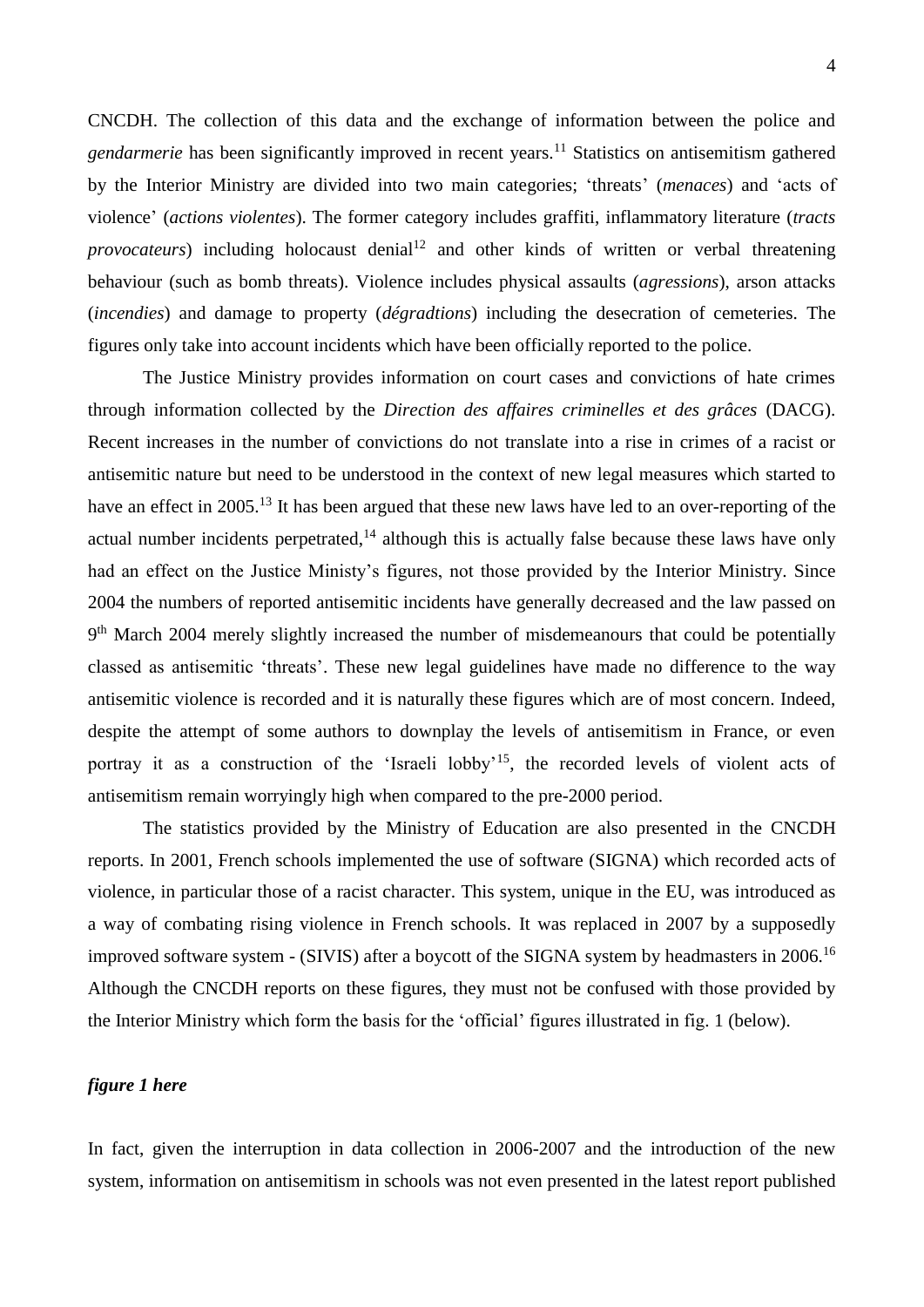by the CNCDH in 2008. It is misleading to insinuate that these statistics are contributing to the over-reporting of antisemitism<sup>17</sup> as the only incidents that are included are those that result in the lodging of an official complaint with the police, and therefore only those of a relatively serious nature.

A common assumption about antisemitism in France is that it is directly connected to events in the Middle East and must therefore be seen as 'revenge for the Israeli oppression of their fellow Muslims'.<sup>18</sup> Although between 2000 and 2002 there did appear to be a clear link between antisemitism and the Israeli-Palestinian conflict (the initial wave of antisemitism occurred in September/October 2000 coinciding with the second *intifada*) there has subsequently been no overall correlation. In 2004 for example, the year which saw the highest figures of recorded antisemitism, there was no distinctive peak in antisemitic activity as could be observed in 2002 around the time of the IDF's 'Operation Defensive Shield'. The CNCDH itself acknowledges that there is now no observable link between events in the Middle East and acts of antisemitism. This further complicates any understanding of contemporary antisemitism in France. Indeed, events closer to home my also play their part, a partial rise in antisemitism in February and March 2006 for example was attributed to the effect of the media coverage of the murder of Ilan Halimi.

Central to the debate about whether a 'new antisemitism' exists in France is the question of who is committing these acts, particularly those classed as violent. The CNCDH reports contain information about the perpetrators (or 'vectors') of antisemitic threats and violence and highlights in particular those which can be attributed to the extreme-right (*milieux extrémistes de droite*) and 'Arab-Muslims' (*les milieux arabo-musulans*). The fact that information about ethnic or religious affiliation is recorded in this manner is actually an anomaly within the French legal system.<sup>19</sup> For the years 2000-2003 the reports did not include these figures and merely stated that many of the perpetrators were the children of North African immigrants from the 'difficult neighbourhoods' (*quartiers dits « sensibles »*) and that the involvement of the extreme right was on the wane. It was not until the report for 2004 that they released any actual figures about how many antisemitic acts were associated with either the extreme right or 'Arab-Muslims'. These figures revealed that since the year 2000, 'Arab-Muslims' had overtaken the extreme right in terms of antisemitic threats and violence (see fig. 2).

#### *figure 2 here*

However, given that on average 50% of antisemitic acts are not attributed to any particular group, deciphering who is responsible is complicated even further. The only certainty is that 'Arab-Muslims' are now often implicated in acts of antisemitism which did not appear to be the case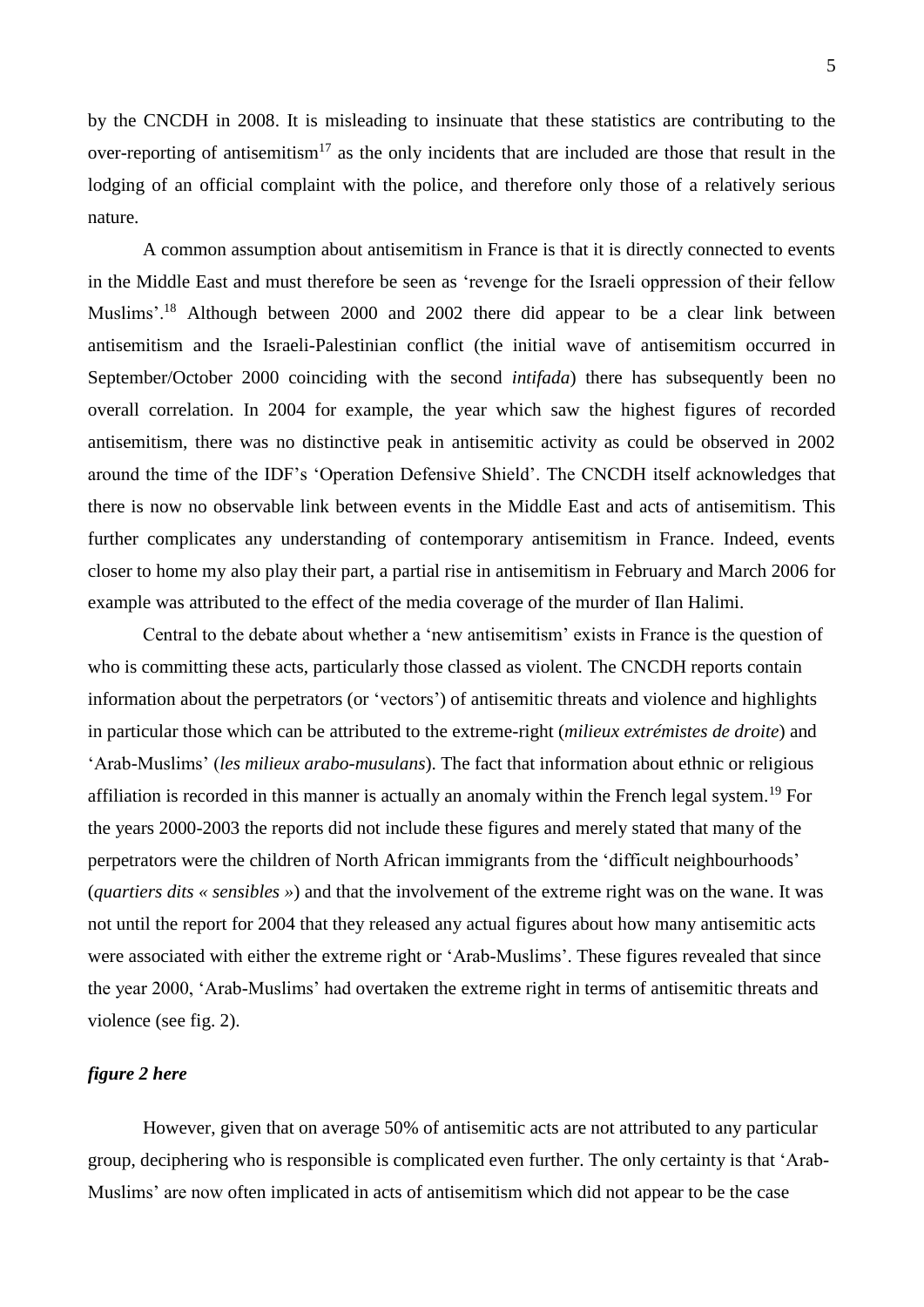before the year 2000. However, the motivation for such acts remains unclear and under researched. Studies have demonstrated that antisemitic prejudice amongst young people in the *banlieues* is certainly very prevalent<sup>20</sup> and one recent survey also revealed that antisemitism was more frequent amongst those who professed Islam as their faith.<sup>21</sup> However, there is no evidence linking Islamic religiosity, acts of antisemitism and the motivation behind them. Therefore, some have suggested that the problem of antisemitism amongst Muslims is likely to be 'more cultural than religious', $^{22}$  in other words just as likely to be found amongst non-Muslim residents of the *banlieues* and more connected to non-practicing Muslims than those who are pious or involved in a particular Islamic organisation. Michel Wieviorka, one of the foremost experts on antisemitism in France concurs:

On the whole, it does seem that the majority of violent antisemitic acts at the beginning of the decade were committed by young people of 'Maghrebi immigrant origin'. Yet this was entirely disconnected to any organisation or collective structure and was in no way related to activists engaged in either pro-Palestinian or Islamist movements.<sup>23</sup>

## The intellectual debate

The situation that developed in France led to the publishing of numerous works on the subject, some advancing the case of a supposed 'new antisemitism' distinct from its traditional form<sup>24</sup> and others proposing a 'new face' or return of antisemitism.<sup>25</sup> On the other hand there were those who argued categorically against the existence of a 'new antisemitism' or even using the word 'antisemitism' when referring to hostility connected to the State of Israel.<sup>26</sup> Some even implied that the use of such a term was a means of alimenting an existing climate of Islamophobia in France.<sup>27</sup> The discussion of this phenomenon first intensified around the beginning of 2002 with the publication of Pierre-André Taguieff's *La Nouvelle Judéophobie*<sup>28</sup> and the term 'new antisemitism' eventually gained wide currency, even being referred to in official reports written for the French government.<sup>29</sup> Some authors blamed the state and other institutions of being complicit in the rise of this antisemitism and claimed that the French media was also somehow responsible for the rise in anti-Jewish attacks, particularly the way in which it presented the Middle East conflict.<sup>30</sup> Others asserted that after the outbreak of antisemitic violence in 2000, the press remained silent or did not sufficiently report these acts.<sup>31</sup> The allegation of media silence is surprising as there has actually been extensive coverage in the French press of the attacks suffered by the French Jewish community in recent years.<sup>32</sup>

The drive to sell the 'new antisemitism' theory was perceived by a number of scholars, including many Jewish ones, as a kind of propaganda campaign, waged against journalists and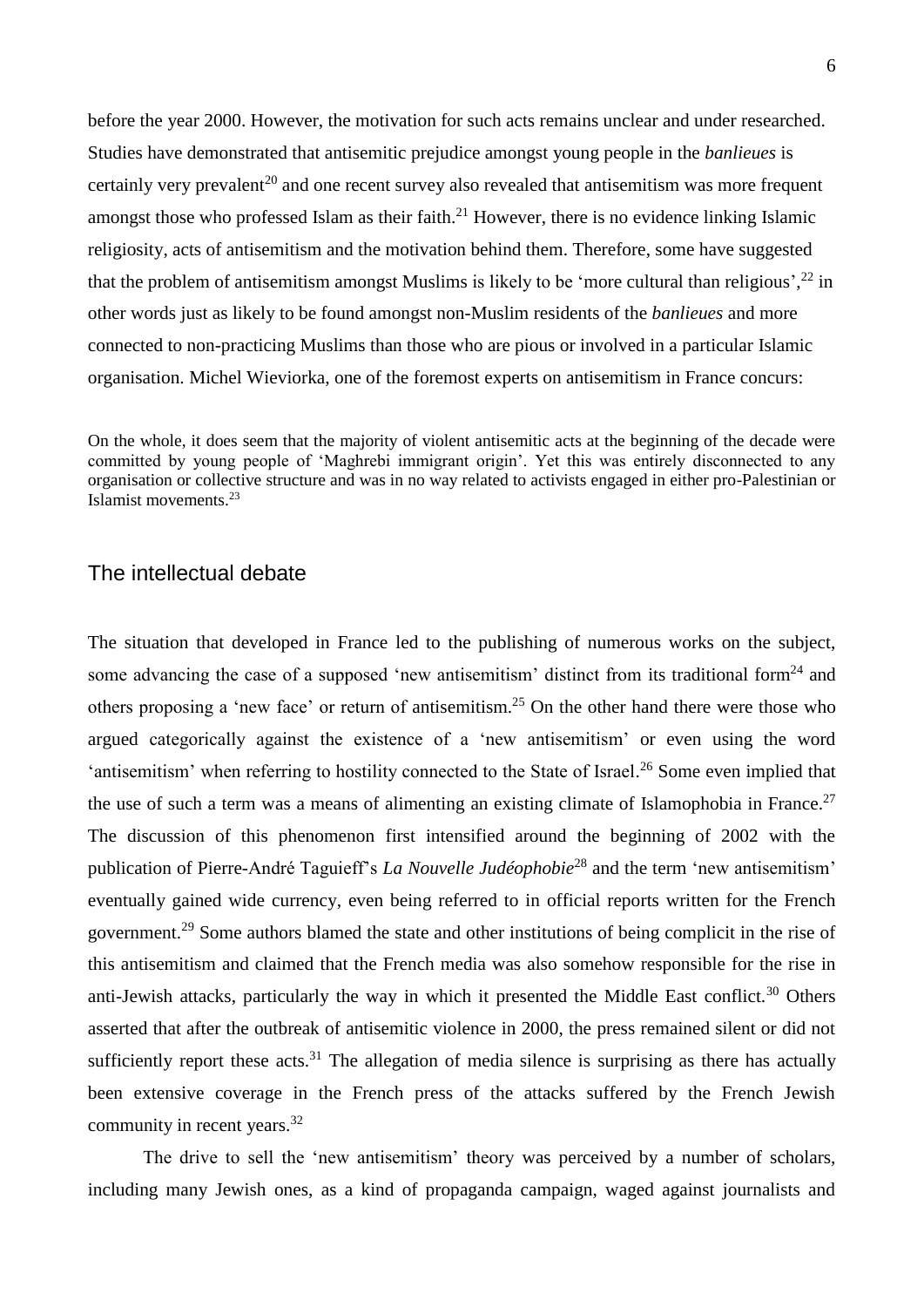academics who are critical of Israel - what one critic labelled an 'ideological counter-*intifada* by the unconditional supporters of Israel'.<sup>33</sup> Consequently the 'new antisemitism' label was seen by many as merely a method for equating either criticism of Israel or anti-Zionism with antisemitism. Indeed a number of high profile court cases were brought against people who had been critical of Israel such as the journalist Daniel Mermet and the sociologist Edgar Morin (himself Jewish), who were accused of inciting racial hatred against Jews.<sup>34</sup> According to Gilles William Goldnadel, the lawyer responsible for bringing many of these cases before the judges, 'the case which is being brought against Daniel Mermet is that of new-look antisemitism'.<sup>35</sup> Regrettably, the effect of such actions was to stifle any serious debate about antisemitism in France and the two camps remained entrenched in their respective positions. Indeed much of the literature dealing with this topic in France remained extremely partisan and polemical in its nature. Those supporting the 'new antisemitism' hypothesis could generally be classified as supporting a generally pro-Israeli position and those with pro-Palestinian sympathies argued against it.

### Defining the new antisemitism in France

The use of the 'new' prefix is complicated by the fact that it is not always clear what this refers to. Amongst proponents of its usage, a consensus on its definition is currently lacking. Commentators have not only been unable to agree on this, but the descriptions that have been proposed often differ quite starkly from each other. Surveying the literature, it is indeed possible to identify three basic components of what may constitute *antisémitisme nouveau*. The first and most prominent, common to many definitions, is that the state of Israel and/or Zionism, has replaced 'the Jew' as the object of antipathy in the eyes of antisemites. Therefore Jews are targeted, not as individuals, but as a people and/or nation. In other words, Israel has become, in the words of Brian Klug, the 'collective Jew'.<sup>36</sup> The journalist Sylvain Attal summarised this as the 'detestation and criminalisation of Israel. Not as a government, as a state like many others, but as a symbol of something whose very right to exist is even questioned.<sup>37</sup> This assessment therefore argues that the internal nature of antisemitism has changed because 'the Jew' has been redefined. This antipathy towards Israel would thus account for the excessive criticism and blame for the world's troubles often levelled at the Jewish state and its relative pariah status. It is argued thus that antisemitism implicitly informs the disproportionate criticism that Israel receives and would therefore explain why antisemitic attacks often coincide with events in the Middle East with Jews supposedly pay the price for this (antisemitic) hatred of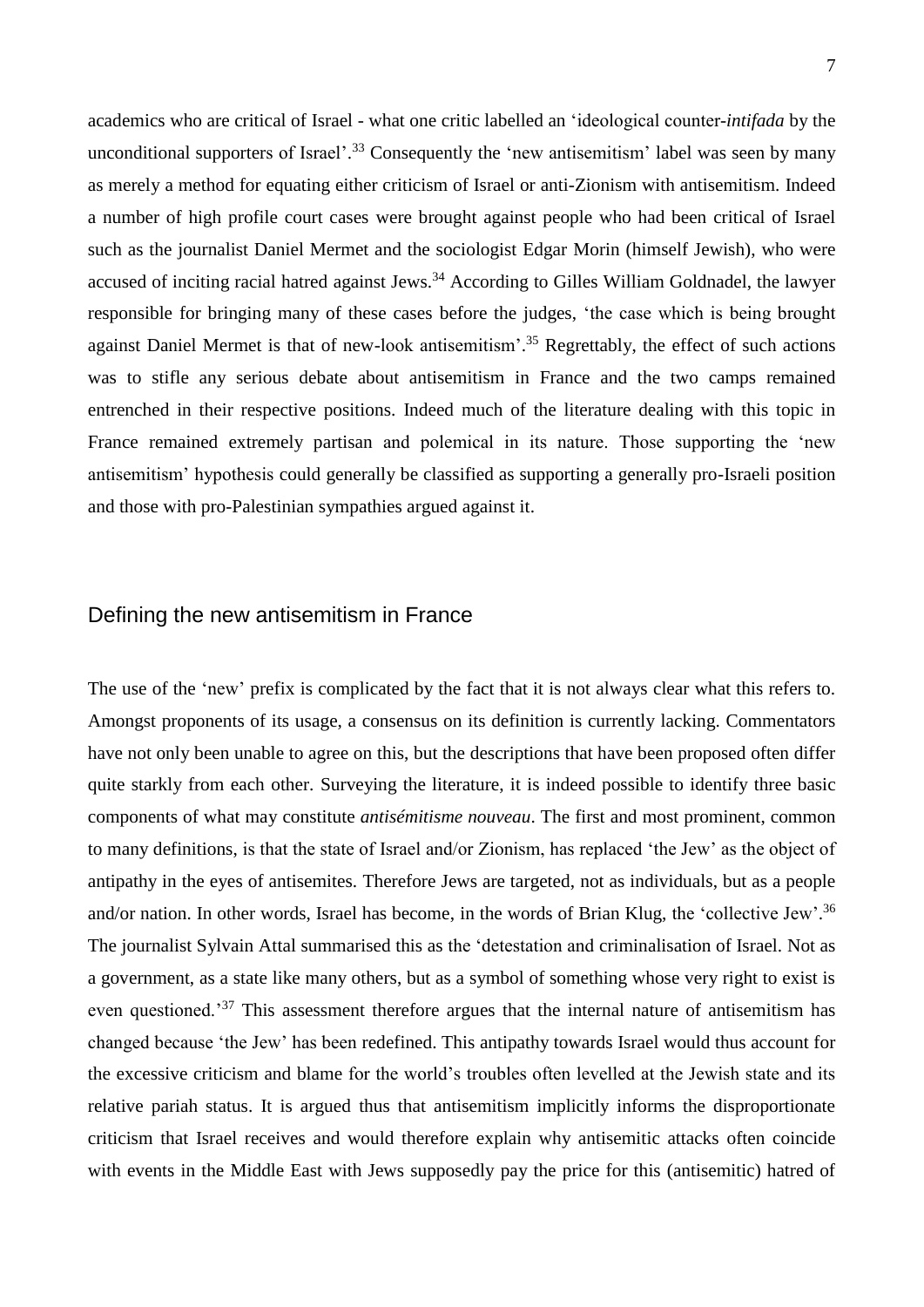Israel. Taguieff's reading of the phenomenon adds that this hatred coalesces around a representation of Zionism as the incarnation of absolute evil and the belief that every Jew is a 'Zionist'.<sup>38</sup>

The second aspect that designates antisemitism as new is its association with the Left which would distinguish it from supposedly 'older' forms. This 'classic' version of antisemitism refers to that which generally derived from the extreme right, motivated by ethnocentric/biological racism, nationalist chauvinism or religious bigotry. The political Left in France, broadly sympathetic to Israel in the early years of its existence, turned against her after the occupation of the territories captured during the Six-Day war. Henceforth Israel was largely depicted as a colonialist power with imperialist ambitions and anti-Zionism became ingrained within the discourse of the Left, particularly those who identified themselves as members of the so-called New Left.<sup>39</sup> The mainstream left in France incarnated by the Socialist Party (PS) has always been split on the issue of Zionism and the Israeli-Palestinian conflict; however its leadership has generally supported the Israeli labour party and the two-state solution. Therefore the 'new antisemitism' of the Left is uniquely associated with the extreme left (including the Green Party - *Les Verts*) and causes such as anti-racism, anti-imperialism, human rights, support for the Palestinian cause, and opposition to Islamophobia. This has been sarcastically referred to by some commentators as *Islamo-gauchisme*  or *la gauche obscurantiste*. <sup>40</sup> According to this theory, 'new antisemitism' acquires a paradoxical quality because it is supposedly perpetrated in the name of just causes. However, rather than those on the left being directly associated with acts of antisemitism, they are accused of promoting 'antisemitism by proxy' (*antisémitisme par procuration*) through their anti-Zionist discourse.<sup>41</sup> This phenomenon associated with the left-wing intelligentsia is described by Taguieff as the 'ideological metamorphosis of antisemitism from an explicit to an implicit anti-Jewish racism'.<sup>42</sup>

Thirdly and finally, no doubt the most controversial element attributed to definitions of the 'new antisemitism' is that it has a direct connection with cultural and religious origins, namely Islam. Some scholars do not hesitate to refer to 'Muslim antisemitism' and argue that the rhetoric of radical Islamists has influenced perceptions of Jews in France.<sup>43</sup> Taguieff suggests that antisemitism is undergoing a process of *Islamisation* and that the leaders of radical Islam have reformulated the classic antisemitic allegation of a Jewish conspiracy as a Zionist and/or Western plot against Islam. <sup>44</sup> This would explain why antisemitic sentiments are particularly prevalent amongst young French Muslims, sensitive to events in the Middle East. This view is synthesised by Eli Barnavi, former Israeli Ambassador to France:

Previously exported from the West towards the East, antisemitism is now coming back the other way. It has since become an antisemitism of importation, which has mostly settled amongst those of a Muslim background, even though it is encouraged by irresponsible leftists….It is these Palestinians by proxy who are responsible for the antisemitic acts which have multiplied in France in recent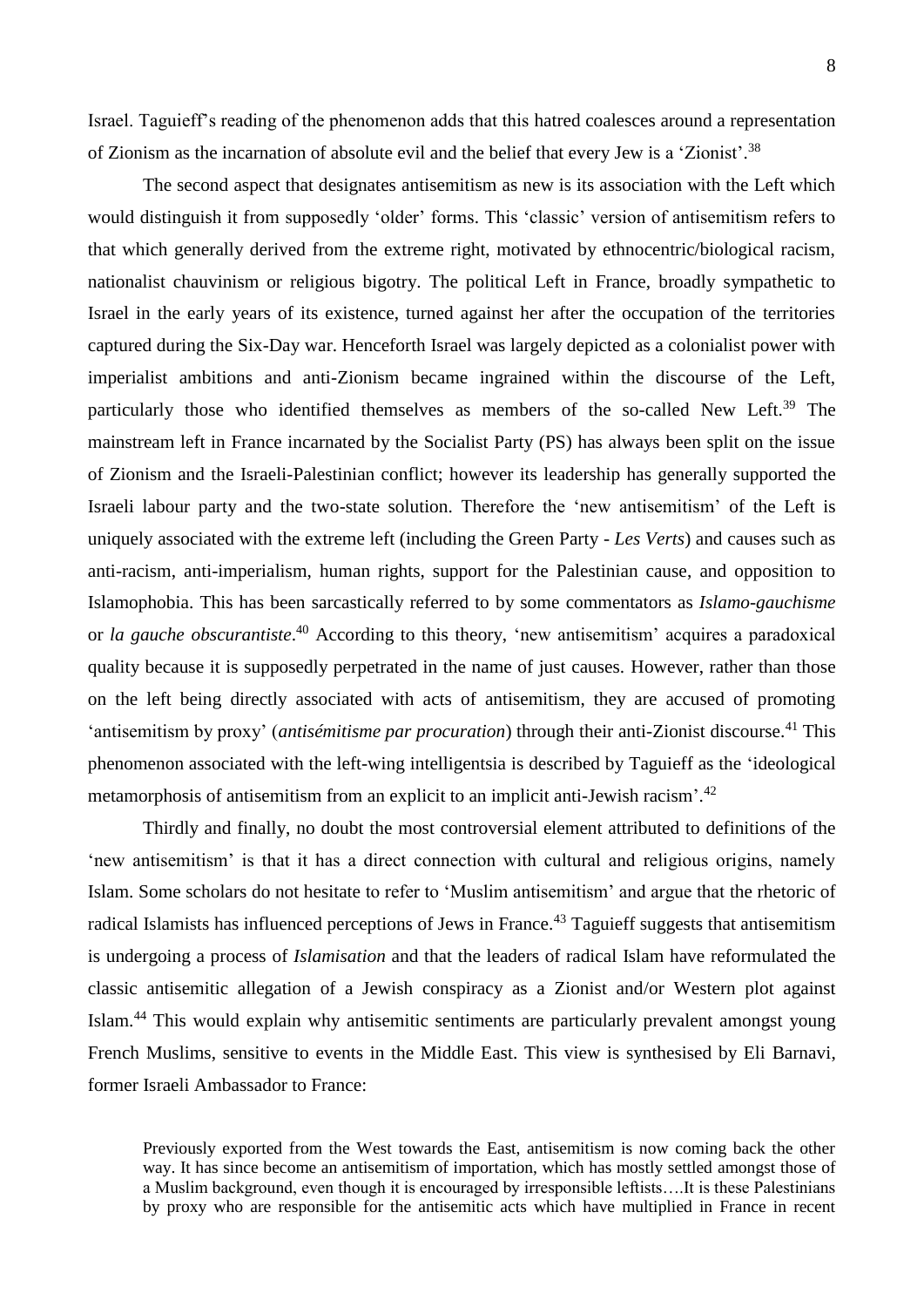years, who find in these far away events, of which they fail to grasp the complexity, an easy outlet for their resentment and frustration.<sup>45</sup>

The involvement of the Left and Muslims is consistently evoked, as Klug has noted 'when people speak of a new antisemitism, they point an accusing finger at these two groups in particular'.<sup>46</sup> Yet it is rarely stated how the two strands are related (apart from opposition to Israel). This, as we shall see, creates a number of problems.

Firstly, one difficulty of defining this phenomenon as 'new' is dating its starting point. In France, 'new antisemitism' is normally used to denote that which became apparent since the year 2000. Indeed, many commentators saw it as something which evolved after the outbreak of the second Palestinian *intifada*. However, if 'new antisemitism' also refers to that from the Left, dating this phenomenon from such a recent period must be seriously questioned. Ignoring the fact that antisemitism on the French left (including figures such as Alphonse Toussenel and Pierre-Joseph Proudhon) actually has a long history, it would be more accurate to date this to 1967, since this is the period when hostility to Israel emerged from within the Left in France (and much of Western Europe). Consequently, the rise in antisemitism from the year 2000 onwards could not be the result of an entirely new phenomenon, but rather a new (and more violent) wave of an existing one. Indeed, it has been argued by Taguieff that what France has been facing is in fact the second wave of the 'new antisemitism'. 47

The more pressing problem however regarding the 'new antisemitism' terminology is that it fuses supposedly leftist and 'Muslim' antisemitism into one entity when they are not necessarily linked. Taguieff for example states that today's anti-Jewish current emanates principally from radical Islamists, Christian humanitarians, anti-imperialists, 'Third Worldists' (*tiermondistes*), 'certain elites', anarcho-Trotskyites, anti-globalists and various regimes in the Arab world. Despite all these groups having in common either a relationship with the Left or Islam, it appears to be an impossibly long list which does not include any distinctions whatsoever. The pluralistic nature that Taguieff ascribes to the 'new antisemitism' must indeed be questioned as it is unrealistic to compare and merge the ideas of radical Islamists with pacifist Christian humanitarians! The assertion that the 'new antisemitism' is composed of such an impossibly wide array of protagonists appears disingenuous, as the only common denominator between these groups is their critical position vis-à-vis Israel, whether it be extreme or moderate. This has the effect of associating certain opinions or political positions with acts of antisemitic violence which can only lead to confusion.

Therefore, if such a term were to be used, one would have to see the 'new antisemitism' as constituting two strains, one which is supposedly propagated from within the Left and another that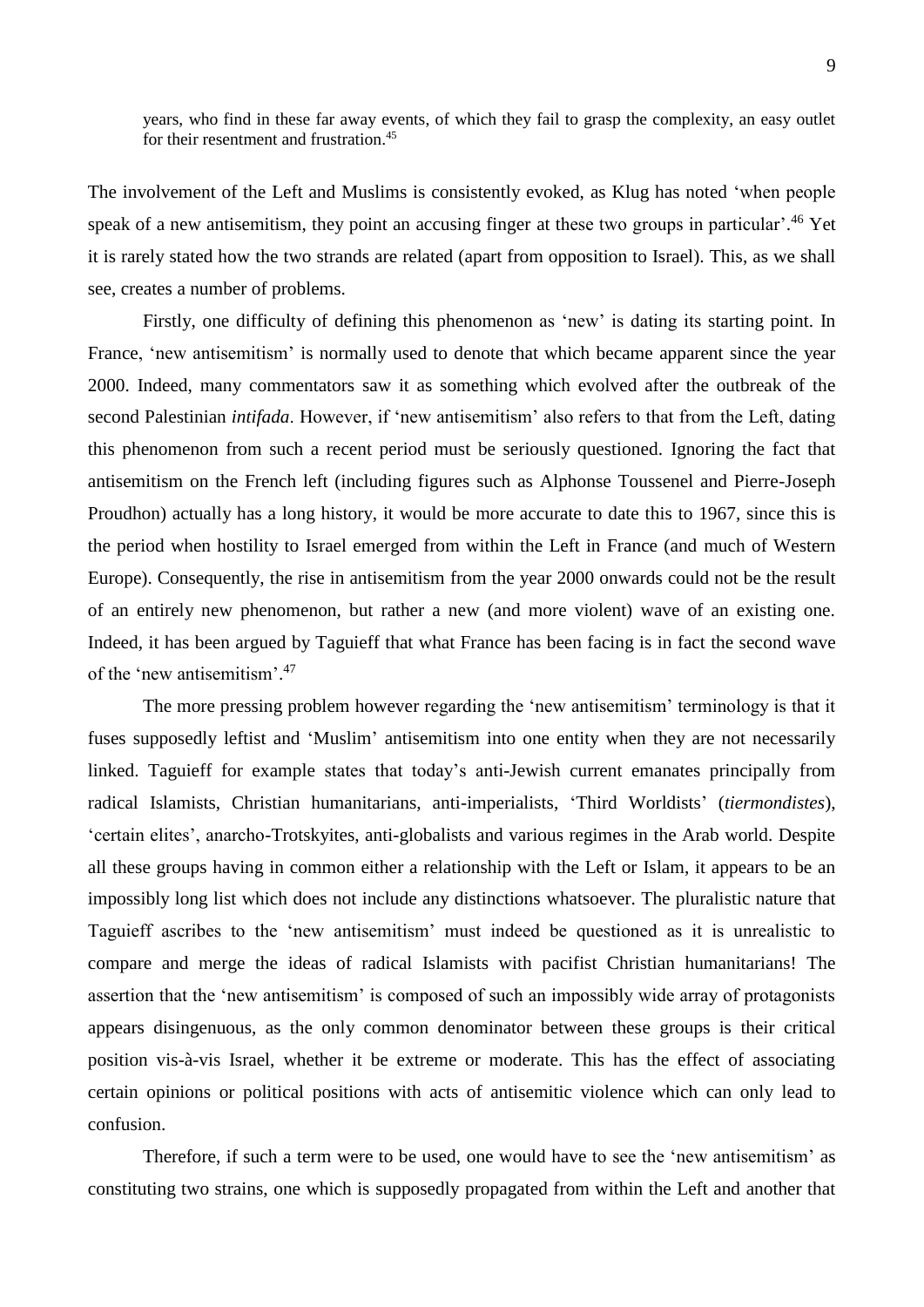is either inspired by interpretations of Islam, or is at least a cultural phenomenon that seems prevalent amongst Muslims. These strains would thus be connected by their rejection of Zionism but separate in the way they manifest themselves. Due to these evident complexities, some have avoided the 'new' terminology and have instead promulgated several other appellations in order to specify the type of antisemitism associated with 'Arab-Muslims' in France such as '*banlieue*', 48 'ghetto'<sup>49</sup> or 'pro-Palestinian'<sup>50</sup> antisemitism. In the French debate, a common complaint about this phenomenon was its supposed respectability and immunity to criticism, especially as it relates to those on the Left and their response to it. Thus the widely respected historian Michel Winock lamented that:

When the enemy is fascism, when antisemitism has the name of Le Pen, everything is clear. When the most abusive antisemitic insults and the most blatant acts of antisemitism can be traced to those in France whose origins are in the Third World, antisemitism becomes rather less important, respectable even.<sup>51</sup>

At the heart of the argument advanced by proponents of the 'new antisemitism' label is that the line distinguishing anti-Zionism and criticism of Israel from antisemitism has become increasingly blurred. Many present anti-Zionism as forming the ideological core of 'new antisemitism' and some have even claimed that anti-Zionism is inherently antisemitic and that the two concepts are essentially 'Siamese twins'.<sup>52</sup> Taguieff introduces a certain amount of confusion into his own argument by identifying two types of anti-Zionism, the first involving the 'critique of Israeli policy' and the second characterised by 'bringing into question Israel's right to exist'. <sup>53</sup> Only the second type can of course actually be considered as anti-Zionism. Such critiques of anti-Zionism and are not only erroneous but also unhelpful when trying to analytically entangle these two concepts. They must be treated separately as it should be conceivable that someone could oppose the existence of Israel and not bear any prejudice against Jews, just as one could hate Jews but still (paradoxically) be a fervent supporter of the Zionist cause.<sup>54</sup> Further proof of this argument is the existence of significant Jewish opposition to Zionism or what David Myers calls 'principled anti-Zionism'. <sup>55</sup> Unless we accept the idea that these individuals are merely all 'self-hating Jews', it becomes evident that their opposition must be based on something more than antisemitism (even though technically it would not be impossible to be both Jewish and antisemitic). Equally, the fact that anti-Zionism and antisemitism are not interchangeable does not mean that anti-Zionism or anti-Zionists cannot be antisemitic. As the late French philosopher and prominent scholar of racism Christian Delacampagne once noted, 'even if anti-Zionism is not automatically intrinsic to hostility towards Jews, one cannot deny that it has often served, since 1967, as an alibi for antisemitism that has not only come from the Right but equally from the Left'.<sup>56</sup> Such would be the case where the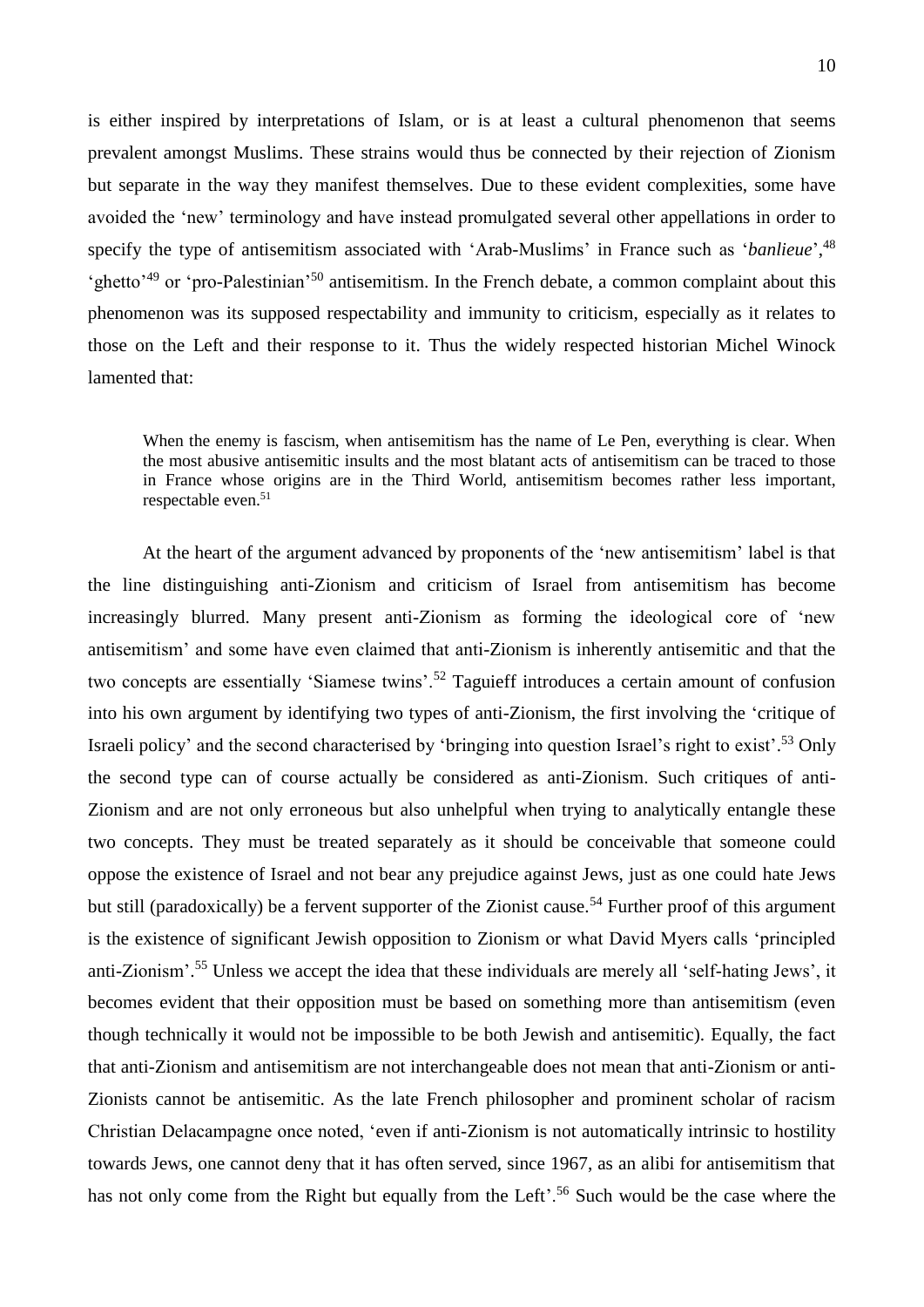term 'Zionist' becomes merely a euphemism for 'Jew' such as the idea of a 'Zionist conspiracy'. 57 In most cases though is of course impossible to know whether an anti-Zionist statement is actually motivated by antisemitism.

The European Union Agency for Fundamental Rights (FRA) has attempted to address the thorny issue of when antisemitism may manifest itself with regard to the state of Israel. According to its working definition of antisemitism, this includes claiming that Israel is a racist endeavour, using classic antisemitic symbols to characterise the country, making comparisons with Israeli and Nazi policy and holding Jews as collectively responsible for the actions of the state of Israel.<sup>58</sup> This endeavour is also limited though as it often just identifies when criticism crosses the line from fair to foul rather than providing a set of criteria that would help to distinguish when something becomes antisemitic, or in other words, the construction of Israel as 'the Jew'. Some have also argued that this definition merely serves to uphold a new orthodoxy that anti-Zionism can be equated with antisemitism.<sup>59</sup> There are still a variety of nebulous areas that the definition does not address. If, for example, it is antisemitic to compare Israel's actions to Nazi atrocities, is it antisemitic to compare Israel to Apartheid South Africa?<sup>60</sup> It is inevitable that any discussion of these factors will remain subjective and the fact that Israel is a state essentially governed by Jews will perhaps inevitably interfere with the way people criticise its policies.<sup>61</sup> For this reason alone, the suspicion that criticism of Israel represents a thinly veiled cover for antisemitism will probably continue to persist, even if this is probably rarely the case.

#### Is it really new?

The contemporary debate about a 'new antisemitism', both in France and internationally, repeats much of the discussion that developed in the 1980s focusing on whether critical attitudes towards Zionism or opposition to the State of Israel and its policies had given a new impetus to or constituted a new form of antisemitism.<sup>62</sup> The use of such a term is essentially problematic as it would imply that the internal nature of antisemitism has changed so as to be quantifiably different from forms of antisemitism which preceded it (or continue to exist along side it). Approaches that distinguish 'new' from 'old' and 'classic' from 'modern' seem to ignore the essential continuity of antisemitism throughout history and the fact that many aspects of antisemitism we see today can be traced back to stereotypes that have existed for hundreds, if not thousands of years. As Yehuda Bauer once noted regarding the supposed differences between newer and older forms of antisemitism: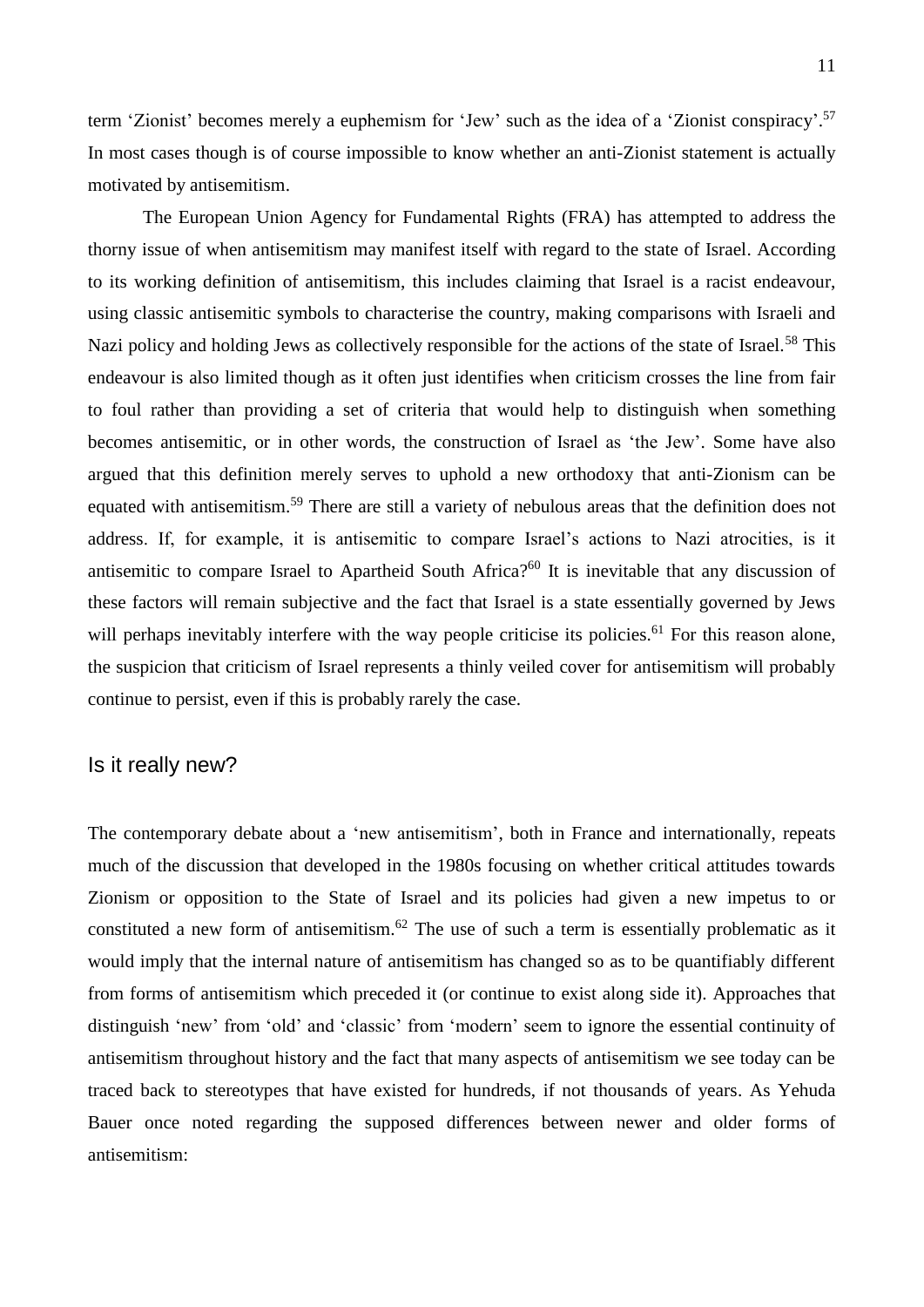Antisemitism in the post-Holocaust world is, in principle, not that different from the pre-1939 variety, similarly combining continuity and new developments. The terminology used by some commentators, which tries to differentiate between 'classical' and 'modern' (or racist) antisemitism is much too rigid. We have already seen how the Nazis adapted old concepts to fit new realities. Hence, to differentiate 'classical' antisemitism from new versions is a dangerous and potentially misleading exercise.<sup>63</sup>

The assessment that Israel has replaced 'the Jew' is equally hard to establish despite the fact that that there *are* new groups of antisemites and the nature, frequency and perpetrators of antisemitic acts in France has changed. Perhaps the key problem with the 'new antisemitism' terminology is that it refers to two aspects which may not necessarily be related, or at least emanate from entirely distinct ideological perspectives. As Paul Thibaud notes, the use of an expression such as *nouvel antisémitisme* is questionable as it 'affirms that there is a link and even a continuity between, on the one hand, antisemitic harassment in certain *banlieues*, and on the other hand, the hostility towards Israel shared by the vast majority of public opinion.<sup>'64</sup> The only common reference point of this 'new antisemitism' is Israel; however hostility towards Israel or anti-Zionism cannot of course always be traced to a hatred of Jews. In fact, the greatest problem facing scholars of this subject is assessing the motives for antisemitic attacks. Just as we are unable to always know whether criticism of Israel is motivated by anti-Jewish prejudice, we cannot easily assess whether an attack on a synagogue is driven by the hatred of Jews as 'Israeli fellow travellers'<sup>65</sup>, the construction of Israel as 'the Jew' in the antisemitic world-view or as something completely disconnected from the situation in the Middle East. Antisemites themselves have understood this quandary perfectly and hence it is increasingly rare that one finds an outright condemnation of 'the Jews', except in the most extreme and marginalised circles. Therefore, it is increasingly the term 'Zionists' that is used, making anti-Zionism the 'lingua franca of many modern day antisemites'.<sup>66</sup> The task of identifying when anti-Zionism is antisemitic is both a thankless and futile one.

Neither antisemitism which emanates from the Left nor that of Muslims can be described as a particularly recent occurrence. Antisemitism on the Left in France has a long history and, in terms of opposition to Israel, can at least be traced back to the 1960s. Neither has Muslim hostility towards Jews developed within the last few years. Antisemitism associated with Muslims in Europe is naturally a controversial issue, but perhaps one that needs to be researched most urgently.<sup>67</sup> The two vectors of 'new antisemitism' are not only old; they also need to be separated from each other in order to be rationally analysed. The accusation of a genuine leftist antisemitism, which could be compared to that of the extreme right, is, at any rate, extremely disingenuous. First, there is so far no evidence that shows that people identifying themselves with the Left in France are involved in acts of antisemitism and no major leader of the Left in France has made comments which could be described as antisemitic. The majority of those on the Left in France are, given that they support a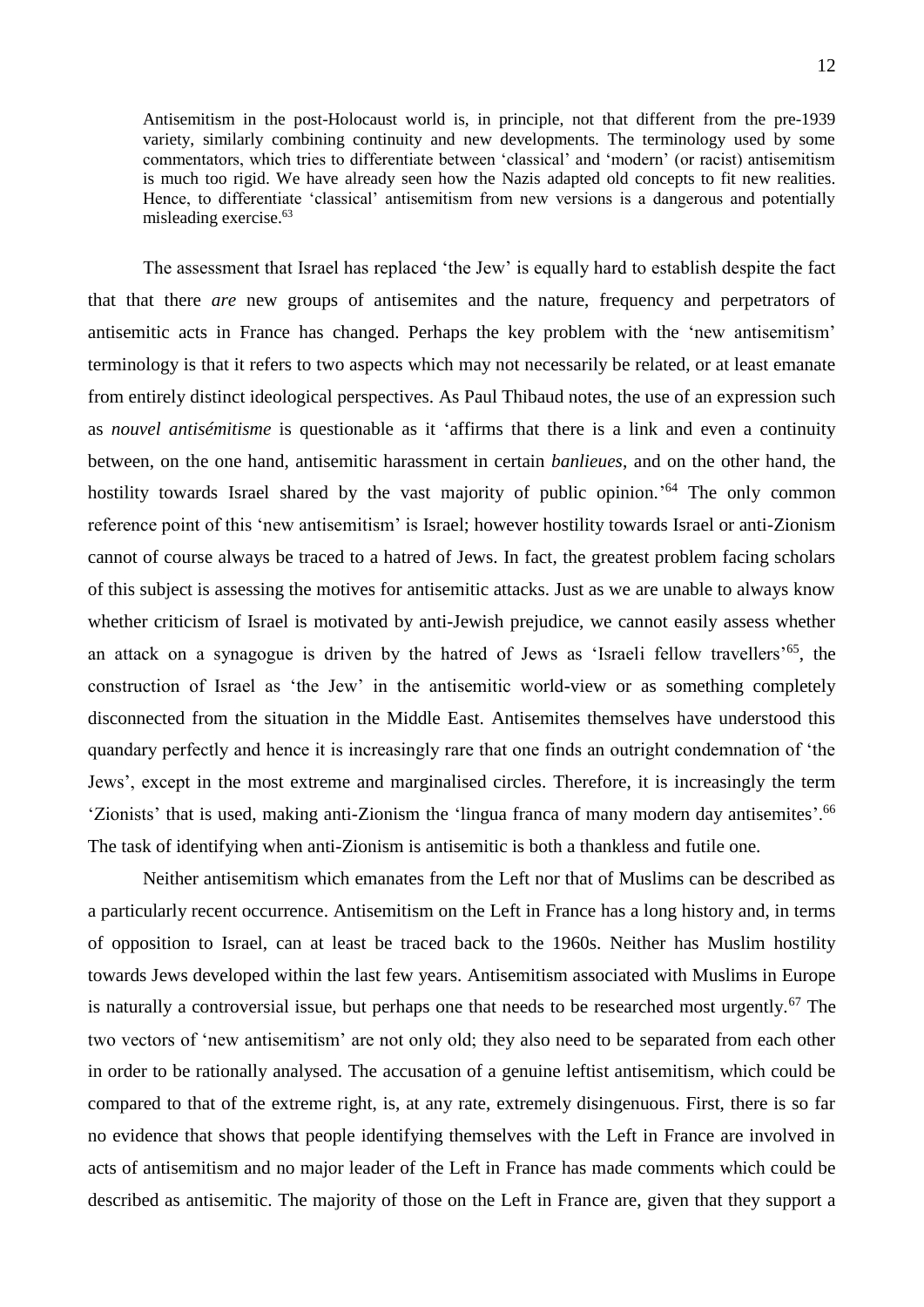two-state solution, not even anti-Zionists let alone antisemitic. The only possible criticism that could be levelled against members of the left is that their stance against Israel might inadvertently encourage antisemitism by proxy, something which of course can be neither proven nor measured. Shulamit Volkov has asked 'whether the position towards Israel today, which has become a central issue for the European Left, can still be considered a cultural code or whether it rather indicates a more direct anti-Jewish attack'.<sup>68</sup> There appears to be little evidence for the latter in the case of France and the extreme right still poses more of a threat to Jews than the extreme left. This form of antisemitism can hardly be described as 'old', especially as the classic antisemitic texts such as 'The Protocols of the Elders of Zion' may inspire many of the 'new' antisemites. What we have witnessed in recent years in France appears to be simply a new face of an old hatred, a continuation of a phenomenon that has existed for centuries, always evolving, but essentially remaining the same. As *Le Monde* journalist Nicolas Weill correctly pointed out: 'There can be no question that the perpetrators of antisemitism have changed or rather diversified. But the idioms through which this 'new antisemitism' expresses itself, sadly re-emerge from a rather 'classical' register'.<sup>69</sup>

**Timothy Peace** is a PhD candidate in the Department of Social and Political Sciences at the European University Institute. [Timothy.Peace@eui.eu](mailto:Timothy.Peace@eui.eu)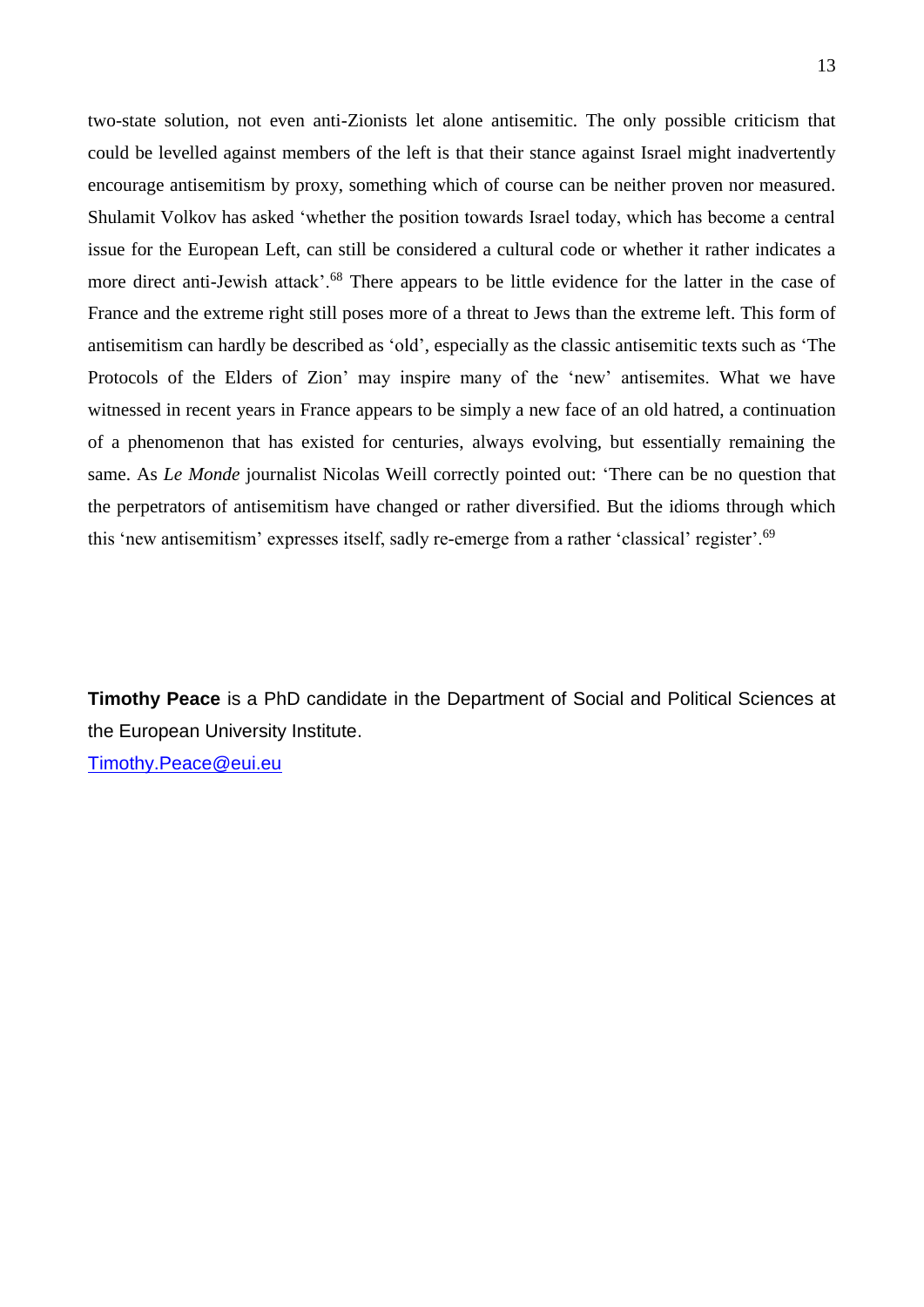| Year | <b>Antisemitic</b><br>threats | <b>Antisemitic</b><br>violence | <b>Combined antisemitic</b><br>incidents |
|------|-------------------------------|--------------------------------|------------------------------------------|
|      |                               |                                |                                          |
| 1997 | 90                            | 3                              | 93                                       |
| 1998 | 80                            |                                | 81                                       |
| 1999 | 70                            | 12                             | 82                                       |
| 2000 | 625                           | 119                            | 744                                      |
| 2001 | 187                           | 32                             | 219                                      |
| 2002 | 739                           | 197                            | 936                                      |
| 2003 | 474                           | 127                            | 601                                      |
| 2004 | 774                           | 200                            | 974                                      |
| 2005 | 409                           | 99                             | 508                                      |
| 2006 | 434                           | 137                            | 571                                      |
| 2007 | 280                           | 106                            | 386                                      |
| 2008 | 297                           | 100                            | 397                                      |

Figure 1 should be a line graph entitled 'Recorded levels of antisemitism in France' which incorporates the following statistics:

The two graphs below give an indication of how fig. 1 should be presented. If there is enough space in the article, these graphs themselves could perhaps also be included.





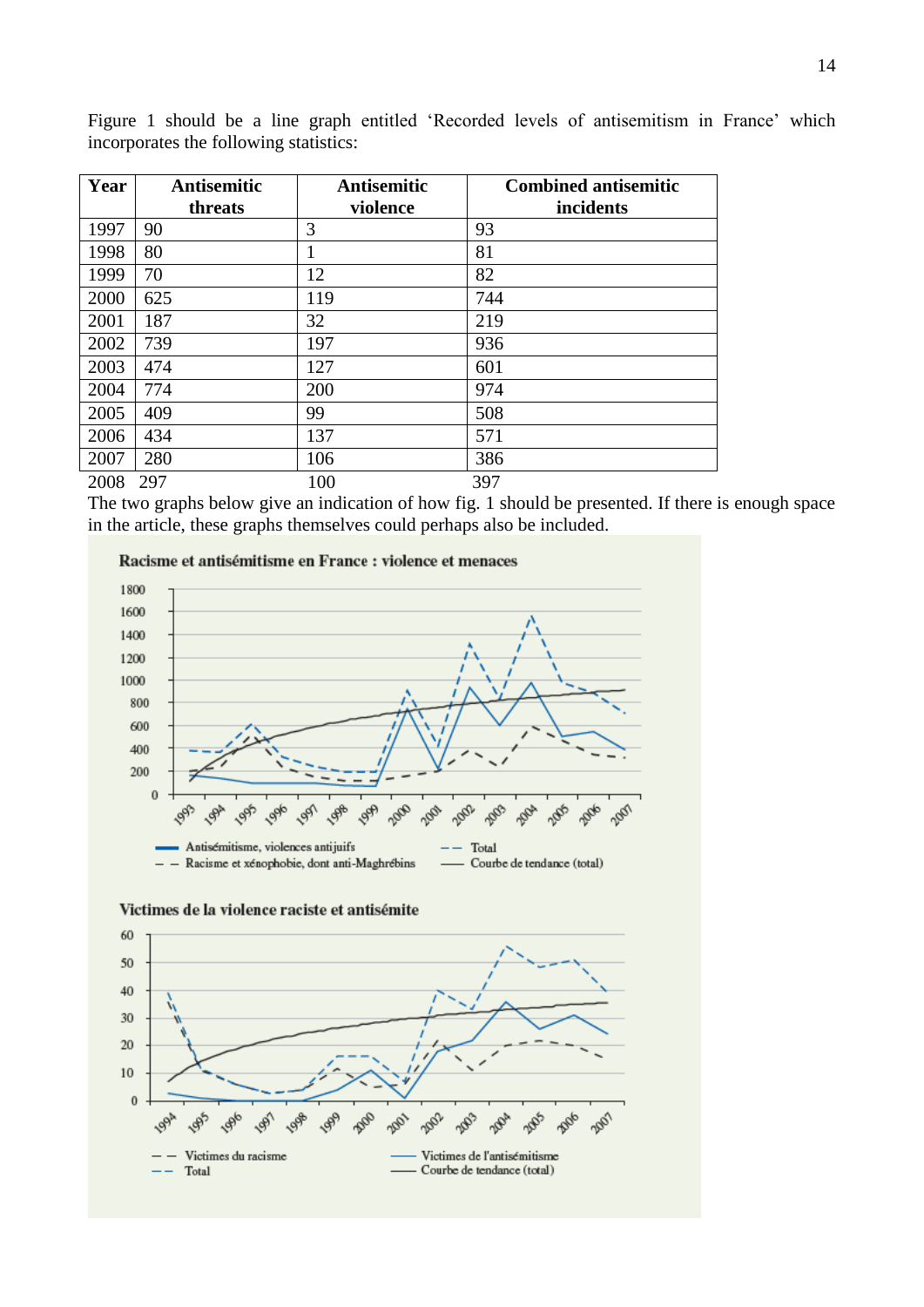Figure 2 should be a column graph entitled 'Perpetrators of antisemitic violence in France' based on the image below



Vecteurs de la violence antisémite depuis 1997

As the numbers are difficult to read, here are the relevant statistics

| Year | <b>Extreme right</b> | 'Arab-Muslims' | <b>Other</b> | Overall |
|------|----------------------|----------------|--------------|---------|
| 1997 |                      |                |              |         |
| 1998 |                      |                |              |         |
| 1999 | 8                    |                |              | 12      |
| 2000 |                      | 109            | 5            | 119     |
| 2001 |                      | 10             | 21           | 32      |
| 2002 | 3                    | 51             | 143          | 197     |
| 2003 | 6                    | 44             | 77           | 127     |
| 2004 | 14                   | 67             | 119          | 200     |
| 2005 | 10                   | 41             | 48           | 99      |
| 2006 | 15                   | 38             | 84           | 137     |
| 2007 | 12                   | 36             | 58           | 106     |

Source: *Commision Nationale Consultative des Droits de l'Homme* (2008)

The source for all these statistics is Commision Nationale Consultative des Droits de l'Homme*, La lutte contre le racisme, l'antisémitisme et la xénophobie. Année 2007*. (Paris: La documentation Française 2008). Permission may have to be sought from the CNCDH.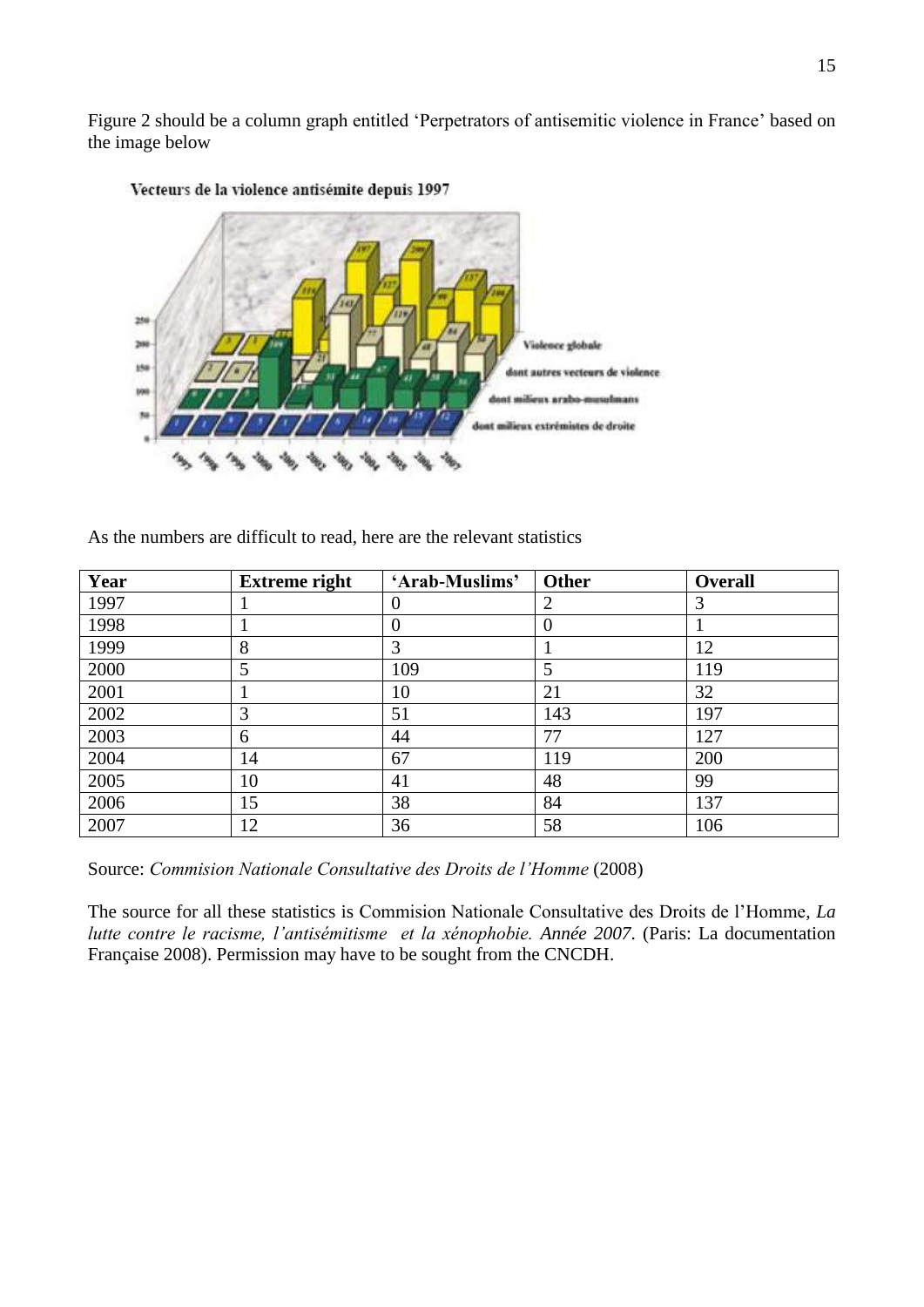#### **Endnotes**

<u>.</u>

<sup>1</sup> These figures refer to the combined total of antisemitic threats and acts of violence, see figure 1.

2 Jean-Yves Camus, 'Jenseits des republikanischen Modells : Antisemitismus in Frankreich' in Lars Rensmann and Julius Schoeps (eds.) *Feindbild Judentum. Antisemitismus in Europa* (Berlin: Verlag für Berlin-Brandenburg 2008), 44. <sup>3</sup> Emmanuel Brenner, *Les Territoires perdus de la République* (Paris: Mille et une nuits 2002) was the most notorious. It consists of a series of testimonies of teachers of the difficulties they faced trying to conduct their classes, specifically in the poorer suburbs. It was a publishing phenomenon and was said to have influenced Jacques Chirac's decision to appoint the Stasi commission (which led to then ban on religious insignia in schools in 2004). It was however criticised by some for unjustly portraying young French people of North African origin as being inherently sexist, antisemitic and disrespectful towards authority figures. Brenner, a pseudonym of Georges Bensoussan, is a historian specialising in the

Holocaust.

<sup>4</sup> Michel Wieviorka (ed.), *La Tentation antisémite : haine des juifs dans la France d'aujourd'hui* (Paris: Robert Laffont 2005), 337-380. Similar problems in the UK prompted the government to implement measures to tackle antisemitism in British universities. Isabel Oakeshott and Chris Gourlay, 'Anti-semitism rules come in at universities', *The Times*, 25 March 2007.

<sup>5</sup> For an account of this 'exodus' of the Jewish community to Israel and in particular operation *Sarcelles d'abord* mounted by the Jewish Agency for Israel, see Cécilia Gabizon and Johan Weisz, *OPA sur les juifs de France : enquête sur un exode programmé (2000-2005)* (Paris: Grasset 2006).

<sup>6</sup> Many of those interviewed by the Stasi commission mentioned the problem of antisemitism in their testimonies. Ironically many Jewish figures rallied in favour of the ban even though it of course meant that the kippa would also be banned. For more details on the reasons for the implementation of this law see John Bowen, *Why the French Don't Like Headscarves: Islam, the State, and Public Space* (Princeton, NJ: Princeton University Press 2007).

<sup>7</sup> It is to some extent problematic to simply label these actors as 'Muslims' and I utilise this particular terminology (*arabo-musulmans*) as it is that which appears in the reports by the CNCDH. On the racialisation of North African immigrants and their children as 'Muslims' see Paul A. Silverstein, 'The context of antisemitism and Islamophobia in France', *Patterns of Prejudice*, vol. 42, no. 1, February 2008.

<sup>8</sup> These annual reports entitled *La lutte contre le racisme, l'antisémitisme et la xénophobie* are published on 21st March (The UN's International Day for the Elimination of Racial Discrimination) and are available to download from [http://www.cncdh.fr](http://www.cncdh.fr/)

<sup>9</sup> Created by the *Conseil Représentatif des Institutions juives de France* (CRIF), the *Consistoires* and the *Fonds Social Juif Unifié* (FSJU) in 1980 in the wake of the bombing of the rue Copernic synagogue in Paris. It performs a similar funtion to the CST in the UK and works in close collaboration with the ministry of the interior. To view their figures see [http://www.spcj.org](http://www.spcj.org/)

<sup>10</sup> Formerly the *Direction centrale des renseignements généraux* (DCRG) which in July 2008 was merged with the *Direction de la surveillance du territoire* (DST) to form the new body. This is a three step process, local police or *gendarmerie* forces gather information which is then collected by the *direction générale* of each organisation which in turn sends these figures to the DCRI at the end of the year.

<sup>11</sup> Since late 2005, the *Direction générale de la police nationale* (DGPN) has been using a system named STIC (*système de traitement des infractions constatées*) in order to produce its statistical data relating to crimes of racism and antisemitism. This is due to be connected to Judex, the equivalent system used by the *Direction générale de la gendarmerie nationale* (DGGN) to form a new catalogue (*fichier*) named Ariane. This will allow for a more systematic exchange of information between the DGPN and DGGN and is due to be implemented in 2009.

<sup>12</sup> The 1990 law (n<sup>o</sup> 90-615) also made holocaust denial a punishable crime.

<sup>13</sup> These new laws that were passed in response to the increase in antisemitism include n° 2003-88 (*loi Lellouche*), n° 2004-204 and  $n^{\circ}$  2004-1486 as well as the circular of 13<sup>th</sup> August 2004.

<sup>14</sup> Paul A. Silverstein, 'The context of antisemitism and Islamophobia in France', 23.

<sup>15</sup> John Mearsheimer and Stephen Walt, 'The Israeli Lobby', *London Review of Books,* vol. 28, no. 6, March 2006. <sup>16</sup> This was in response to an article published in *Le Point* detailing a league table of the 'most violent schools' using the SIGNA data.

<sup>17</sup> Paul A. Silverstein, *op.cit*

<sup>18</sup> 'In Zion's hall of mirrors: a comment on *Neur Antisemitismus*, *Patterns of Prejudice*, vol. 41, no.2, May 2007, 223. <sup>19</sup> As is well known, the first article of the French constitution promises equality for all citizens 'irrespective of origin, race or religion'. This understanding has meant the collection of such data remains officially illegal. Nevertheless, the Ministry of Justice passes these statistics over to the CNCDH for its annual reports despite refusing to specify what this category actually means and how these figures are obtained.

<sup>20</sup> Referred to as 'ghetto antisemitism' in Michel Wieviorka, *La Tentation anti-Semite*. This is the best study of contemporary antisemitism in France, avoiding the partisan and polemical nature of much of the other work that has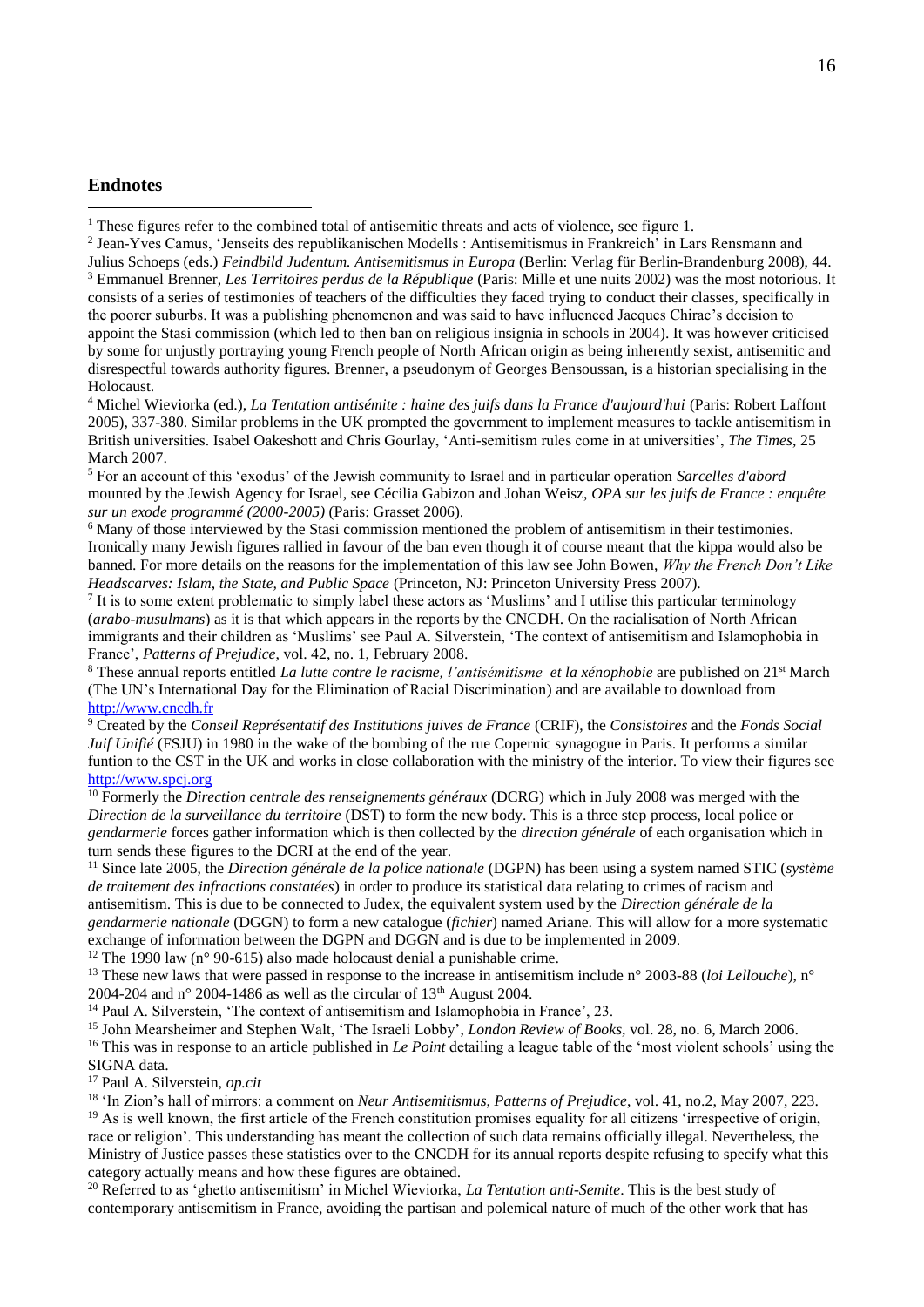been dedicated to this subject. It has been translated into English as *The lure of anti-semitism: hatred of Jews in presentday France* (Leiden: Brill 2007).

<sup>21</sup> Sylvain Broard and Vincent Tiberj, *Français comme les autres? Enquête sur les citoyens d'origine maghrébine, africaine et turque* (Paris : Presses de Science Po 2005), 108. According to the statistics gathered in this study, 46% of practising Muslims in France were classed as being 'intolerant' towards Jews.

<sup>22</sup> Jonathan Laurence and Justin Vaisse, *Integratine Islam: Political and Religious Challenges in Contemporary France* (Washington D.C: Brookings Institution Press 2006), 241.

<sup>23</sup> Michel Wieviorka, *L'antisémitisme est-il de retour?* (Paris : Larousse 2008), 30. Wieviorka was one of the first to use the term 'new antisemitism' to refer to this phenomenon. Michel Wieviorka, 'Crise au Proche Orient. Un nouvel antisémitisme', *La Croix*, 20 October 2000.

<sup>24</sup> Raphaël Draï, *Sous le signe de Sion : l'antisémitisme nouveau est arrivé* (Paris: Michalon 2002), Pierre-André Taguieff, *La Nouvelle judéophobie* (Paris: Mille et une nuits. 2002), Sylvain Attal, *La Plaie : enquête sur le nouvel antisémitisme* (Paris: Denoël 2004), Paul Giniewski, *Antisionisme : le nouvel antisémitisme* (Le Coudray-Macouard: Cheminements 2005).

<sup>25</sup> Gilles William Goldnadel, *Le Nouveau bréviaire de la haine : antisémitisme et antisionisme* (Paris: Ramsay 2001), Jean-Pierre Allali, *Les Habits neufs de l'antisémitisme : anatomie d'une angoisse* (Paris: Desclée de Brouwer 2002), Alain Finkielkraut, *Au Nom de l'autre : réflexions sur l'antisémitisme qui vient* (Paris: Gallimard 2003),, Alexis Lacroix, Le Socialisme des imbéciles: quand l'antisémitisme redevient de gauche (Paris: Table Ronde 2005).

<sup>26</sup> Etienne Balibar *et al*, *Antisémitisme: l'intolérable chantage. Israël-Palestine, une affaire française?* (Paris: La Découverte 2003), Pascal Boniface, *Est-il permis de critiquer Israël ?* (Paris: Robert Laffont 2003), Guillaume Weill-Raynal, *Une Haine imaginaire?: contre-enquête sur le « nouvel antisémitisme »* (Paris: Armand Colin 2005).

<sup>27</sup> Vincent Geisser, *La Nouvelle islamophobie* (Paris : La Découverte 2003), Thomas Deltombe, *Islam imaginaire : La construction médiatique de l'islamophobie en France, 1975-2005* (Paris : La Découverte 2005), Vincent Geisser and Aziz Zemouri, *Marianne et Allah* (Paris : La Découverte 2007).

<sup>28</sup> Since it was published, this book has achieved a certain level of notoriety in intellectual circles but has become *the* text of reference for many in the French Jewish community on this subject. Its success can be seen by the publication of two other books which paraphrase its title, Geisser's *La Nouvelle islamophobie* and René Rémond, *Le nouvel antichristianisme* (Paris: Desclée de Brouwer 2005). An abridged translation in English also exists *Rising from the muck: the new anti-semitism in Europe* (Chicago : Ivan R. Dee 2004).

<sup>29</sup> Most notably the report of the Stasi commission *Laïcité et République: commission de réflexion sur l'application du principe de laïcité dans la République* (Paris : La documentation Française 2004) which led to the controversial law banning religious symbols in state schools, but also the Rufin report *Chantier sur la lutte contre le racisme et l'antisémitisme* (Paris : La documentation Française 2004) which was commissioned by then minister of the interior Dominique de Villepin.

<sup>30</sup> Paul Foster, 'Les Médias français seraient-ils devenus antisémites?' in Alexandre Feigenbaum, Jacqueline Rebibo, and Monique Sander (eds) *[Nouveaux visages] de l'antisémitisme: haine-passion ou haine-historique?* (Paris: NM7 2001), 221-228.

<sup>31</sup> Shmuel Trigano, *La Démission de la République: juifs et musulmans en France* (Paris : Presses Universitaires de France 2003). Ironically, others even accused the French media of reporting too many antisemitic incidents therefore increasing the risk of inspiring copycat acts, Jonathan Laurence and Justin Vaisse, *Integrating Islam*, 229.

<sup>32</sup> Guillaume Weill-Raynal for example has systematically countered this assertion and accused proponents of the concept of a 'new antisemitism' such as Alain Finkielkraut, Gilles William Goldnadel, Pierre-André Taguieff, Jacques Tarnero and Shmuel Trigano of basing their theories on speculation rather than any actual evidence.

<sup>33</sup> Dominique Vidal, *Le Mal-être juif : entre repli, assimilation & manipulations* (Marseille: Agone 2003), 71.

<sup>34</sup> Daniel Mermet hosts a popular radio show *Là bas si j'y suis* on the *France Inter* station and was accused of airing defamatory remarks by listeners concerning a report from Gaza. Edgar Morin was indicted along with his co-authors former Euro MP Sami Naïr and writer Danièle Sallenave after they published an article critical of Israel in the 4 June 2002 edition of *Le Monde* entitled 'Israel-Palestine: the cancer'. Mermet won his case but, after originally being cleared, Morin was found guilty by the court of appeal. This despite an organised campaign of support led by some of France's leading intellectuals.

<sup>35</sup> Marie-Amélie Lombard, 'Les tribunaux français face au conflit israélo-palestinien', *Le Figaro*, 19 June 2002. <sup>36</sup> Brian Klug 'The collective Jew: Israel and the new antisemitism', *Patterns of Prejudice*, vol. 37, no. 2, June 2003, 117-138.

<sup>37</sup> Sylvain Attal, *La Plaie*, 19.

<u>.</u>

<sup>38</sup> Taguieff, *La Nouvelle judéophobie* 

<sup>39</sup> Shulamit Volkov, 'Readjusting cultural codes: reflections on anti-Semitism and anti-Zionism', *The Journal of Israeli History*, vol. 25, no. 1, March 2006, 51-62.

<sup>40</sup> Caroline Fourest, *La tentation obscurantiste* (Paris: Grasset 2005).

<sup>41</sup> 'Facilitators of antisemitism who by their opinions, or through their silence, legitimise such acts', Jean-Christophe Rufin, *Chantier sur la lutte contre le racisme et l'antisémitisme*, 15.